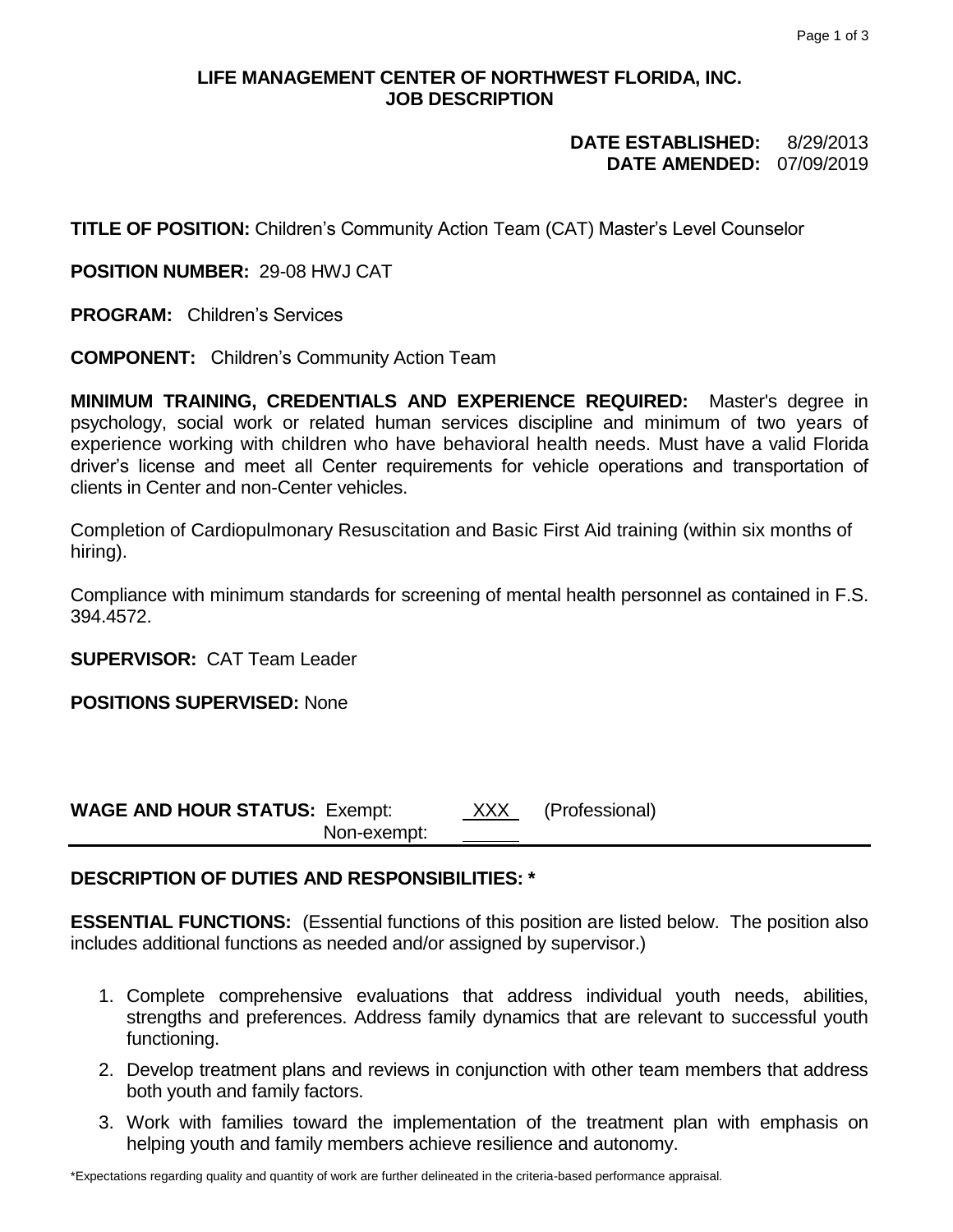- 4. Provide individual, family and group treatment.
- 5. Participate in staffing and consultations in settings in which the youth participates such as schools, work and recreational environments.
- 6. Assist families with establishing a natural support system that provides ongoing support during and post program participation.
- 7. With other team members, provide support and education to family members to help them become knowledgeable about mental illness, collaborate in the treatment process, and assist in their family member's progress.
- 8. Regularly attend organizational staff meetings to assess client status and progress, to coordinate treatment activities, and to develop treatment solutions to problems other staff is having.
- 9. Participate in staff training regarding skill development basic to the treatment of youth with Severe Emotional Disturbance and young adults with Severe and Persistent Mental Illness.
- 10.Perform client related documentation in accordance with Center policies and procedures, component specific guidelines and contract provisions, as applicable.
- 11.Refer for client services as indicated.

# **OTHER ESSENTIAL FUNCTIONS:**

- 1. Travel required between clinics and other sites including homes, schools and community locations where clients are served.
- 2. Maintain after hours availability as required by the needs of the clients and as directed by the Team Leader.

### *Physical & Other Requirements:*

| Activity                                                      |                     | Expectation          |                 |
|---------------------------------------------------------------|---------------------|----------------------|-----------------|
| Standing                                                      | $\Box$ Minimal      | $\boxtimes$ Moderate | $\Box$ Frequent |
| Sitting                                                       | $\Box$ Minimal      | $\boxtimes$ Moderate | $\Box$ Frequent |
| Driving vehicles                                              | $\Box$ Minimal      | $\boxtimes$ Moderate | $\Box$ Frequent |
| Lifting and/or Carrying                                       | $\boxtimes$ Minimal | Moderate<br>$\Box$   | $\Box$ Frequent |
| Bending and/or Stooping                                       | $\Box$ Minimal      | $\boxtimes$ Moderate | $\Box$ Frequent |
| <b>Climbing Stairs and/or Ladders</b>                         | $\boxtimes$ Minimal | □ Moderate           | $\Box$ Frequent |
| Walking or Moving (between offices, other facilities, etc.)   | $\Box$ Minimal      | $\boxtimes$ Moderate | $\Box$ Frequent |
| Other (lift above waist/reaching etc., please explain)<br>N/A | Minimal<br>$\Box$   | □ Moderate           | $\Box$ Frequent |

\*Expectations regarding quality and quantity of work are further delineated in the criteria-based performance appraisal.